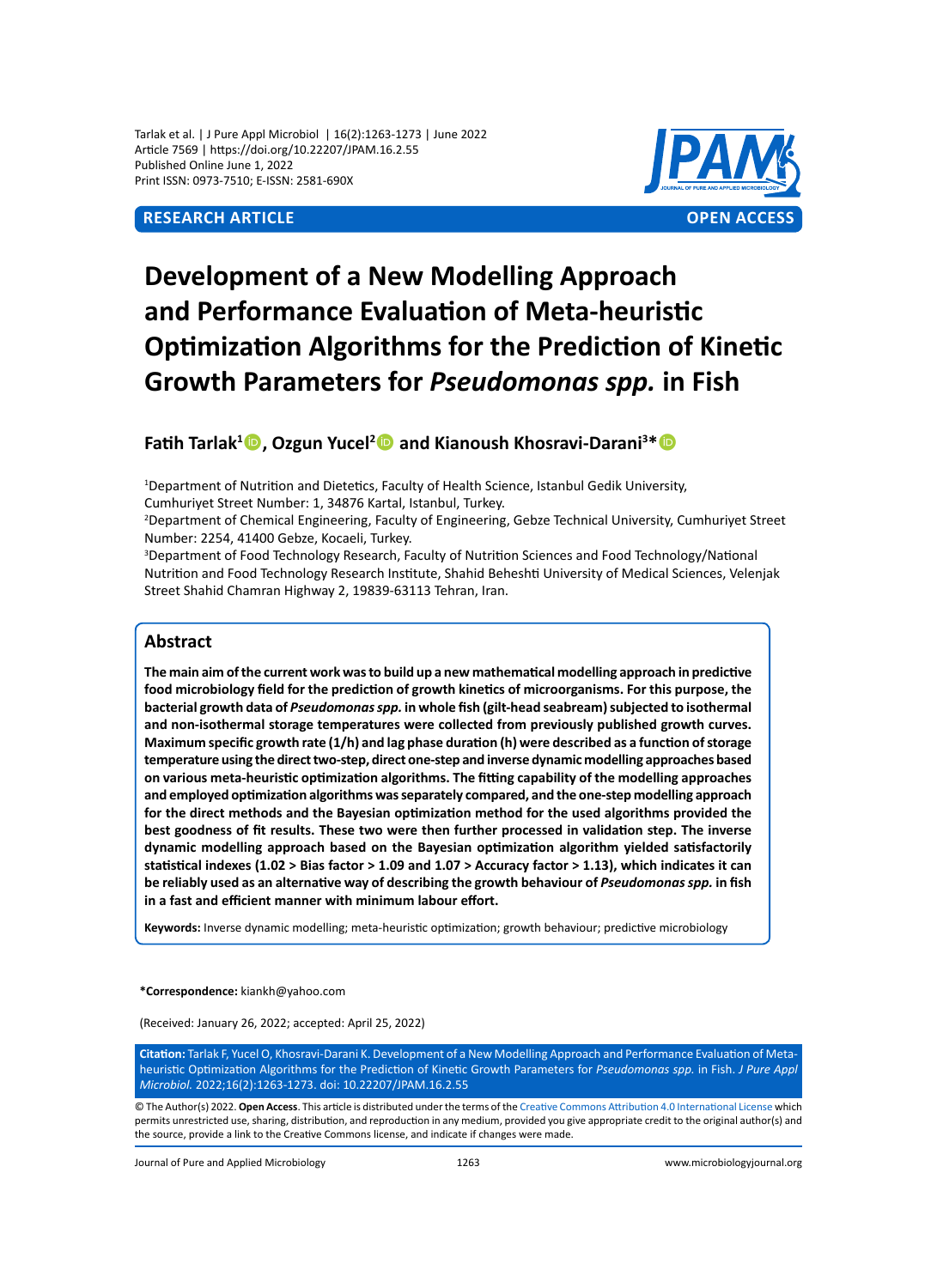# **INTRODUCTION**

Predictive food microbiology is a relatively new field of theoretical research in food microbiology that describes the behaviour of microorganisms in food under variable environmental conditions by employing mathematical functions and statistical assessment.<sup>1</sup> Using models in predictive food microbiology, the conditions prevailing in food products that can decrease or delay adverse effects (e.g., spoilage) resulting from microbial load in food can be determined. Mathematical functions for prediction of microorganism behaviour are generally grouped into two categories, as primary and secondary models.<sup>2</sup> Microorganism behaviour under a static environmental condition is described by primary models as a function of time, while the secondary models are used to determine the effects of environmental factor and/ or food matrixes on model factors. Temperature is a critical external factor that plays a key role in microorganism behaviour in food products.

The two-step modelling method in which primary and secondary models are serially used is the most applied modelling approach in predictive microbiology. In this approach, the first step is to fit the bacterial growth data points with primary model by time. Afterward, microorganism kinetic parameters derived from the first step are defined as a function of external factors for example temperature, pH, and water activity with the secondary model.<sup>3</sup>

Even though this modelling approach usually provides acceptable predictions, there are some drawbacks. The major disadvantage is accumulated errors resulting from applying two times nonlinear regression process.<sup>4</sup> The onestep modelling approach is an alternative way of describing growth behaviour by overcoming the weaknesses of a two-step process. In this approach, all data points from different conditions were described by simultaneously employing primary and secondary models.<sup>5-7</sup> Furthermore, bacterial counts collected under dynamic conditions can be also described using the onestep modelling approach. This enables to define the kinetic parameters by performing only dynamic experiments that are more reflective of microbial behaviour rather than various static experiments which are frequently time consuming and labourintensive.<sup>8,9</sup>

Two-step and one-step modelling approaches are considered as direct fitting procedures by which primary and secondary models for static conditions either separately or simultaneously can be developed. Then predictive capabilities of these models can be assessed considering bacterial growth counts collected for changing environmental conditions. The inverse dynamic modelling approach is a new modelling method, an alternative to direct modelling methods. In this modelling process, the bacterial growth counts obtained from dynamic environmental conditions are directly used for model fitting by jumping of the first step of direct methods including static experiments which are often time-consuming and labour-intensive. Therefore, the inverse dynamic modelling approach can minimise experimental effort in a single step and be considered as a fast and inexpensive way of modelling.<sup>8</sup> So, the inverse dynamic modelling approach has a considerable potential as a simulation tool to predict growth behaviour of microorganisms and can pave a new alternative way for doing experimental plan in predictive food microbiology field.<sup>9</sup> In this regard, the advantages of the inverse dynamic modelling approach have been increasingly aroused interests in predictive food microbiology field, and some inspirational works have been published recently.<sup>9-11</sup>

The real-world optimization problems are becoming more complex and simple local optimization algorithms often remain insufficient. When there are no optimum solutions better than a local optimum, the latter can be regarded as the global solution (i.e., gold standard), which leads false predictions. Especially for nonlinear problems, there might be numerous local optimal solutions near the gold standard, and finding the global optimal point is a crucial step for the inverse dynamic modelling approach due to its nonlinearity and complexity. Therefore, for the implementation of the inverse dynamic modelling approach global optimization algorithms are necessary. Metaheuristic optimization algorithms are trying to find a global optimum point by avoiding multiple local solutions. Meta-heuristic optimization algorithms attract huge amount of interest due to their strong and obvious advantages over traditional optimization algorithms.12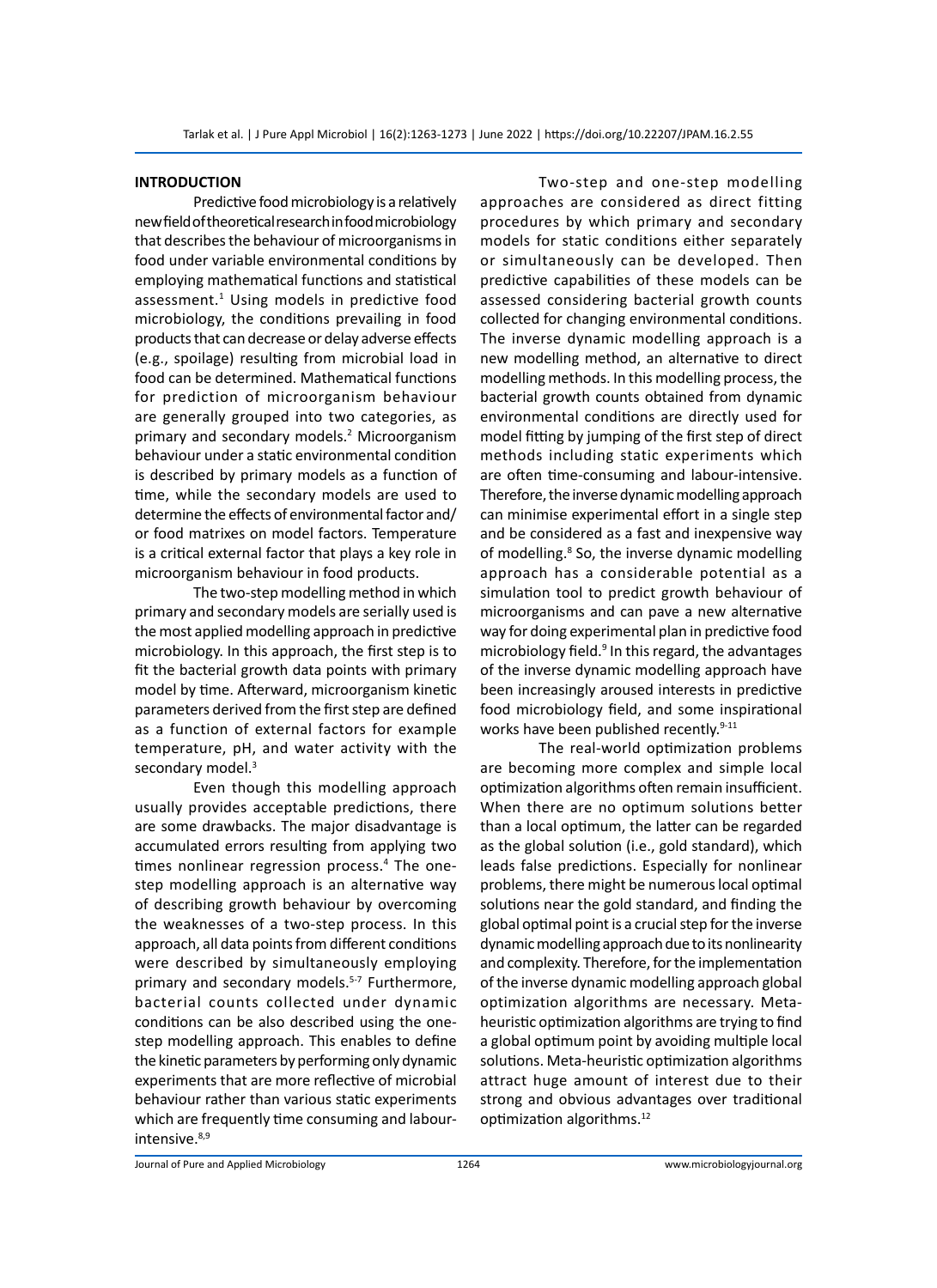The main goal of this study was to comprehensively assess the prediction capability of the inverse dynamic modelling approach based on various meta-heuristic optimization algorithms by considering growth kinetic parameters of *Pseudomonas spp.* in whole fish (gilt-head seabream) subjected to isothermal and nonisothermal storage temperatures.

# **MATERIALS AND METHODS**

The work took place in five separate steps: i) the growth data points of *Pseudomonas spp.* in fish subjected to isothermal and non-isothermal storage temperatures were collected, ii) for the direct modelling approach, two-step and one-step modelling methods based on the Baranyi and the Ratkowsky models were employed to find growth kinetics, iii) for the inverse modelling approach, the dynamic versions of the same models were applied. iv) the growth kinetics obtained from the direct and inverse modelling approaches were compared and v) maximum growth rate and lag phase duration values were used for model validation. The flow chart outlining the main steps followed in the current study is given in Fig. 1. Details of the stages in this work are described in the following subsections.

# **Data collection**

The bacterial growth data of *Pseudomonas spp.* under isothermal and non-isothermal storage conditions in fish were gathered from the growth curves in the relevant published study of KOUTSOUMANIS.<sup>13</sup> The detail experimental procedure for acquiring *Pseudomonas spp.* growth data was explained in detail in the previous work. Briefly, fish samples were obtained from a fish industry in Athens and then immediately transferred to the laboratory. Storage temperatures of 0°C, 2°C, 5°C, 8°C, 10°C and 15°C were set and controlled in high-accuracy lowtemperature incubators for isothermal conditions. Experiments were conducted at suitable time intervals depending on their storage temperatures to effectively analyse the effect of temperature on bacterial growth. Traditional bacterial enumeration of *Pseudomonas spp.* was performed onto cetrimide fucidin cephaloridine (CFC) agar using the spread plate method. Incubators used and supplier information for CFC agar are referred in the original work of KOUTSOUMANIS.<sup>13</sup> Minimum three replicates were performed for each of the growth data points. In the present study, *Pseudomonas spp.* growth data were gathered from the growth curves which were given in the work of KOUTSOUMANIS,<sup>13</sup> with GetData Graph Digitizer 2.26 software (Digital River, Cologne, Germany).

# **Modelling**

# **Primary models**

The Baranyi model $14$  was employed for fitting of the growth data points obtained from isothermal temperatures using the Eqs. (1) and (2), and from non-isothermal storage temperatures using the Eqs. (3) and (4):

$$
y(t) = y_0 + \mu_{max} F(t) - ln\left(1 + \frac{e^{\mu_{max}F(t)} - 1}{e^{(y_{max} - y_0)}}\right)
$$
  
.... (1)

$$
F(t) = t + \frac{1}{\nu} \ln \left( e^{-\nu t} + e^{-\mu_{max} \lambda} - e^{(-\nu t - \mu_{max} \lambda)} \right)
$$

....(2)

where t is the time (h),  $y(t)$  is the concentration of bacterial populations (ln CFU/g) at time t,  $y^{\vphantom{\dagger}}_{o}$  is the initial concentration of bacterial populations (ln CFU/g), *ymax* is the maximum population density (In CFU/g),  $\mu_{max}$  is the maximum specific bacterial growth rate  $(1/h)$ ,  $\lambda$  is the duration of lag phase (h) and v is the rate of increase of limiting substrate, assumed to be equal to  $\mu_{\text{max}}$ .

$$
\frac{dy(t)}{dt} = \mu_{max} \left[ \frac{1}{1 + exp(-Q(t))} \right] \{1 - exp(y(t) - y_{max})\}
$$
.... (3)

$$
\frac{dQ(t)}{dt} = \mu_{max} \qquad ...(4)
$$

where Q(t) is the natural logarithm of q(t), a dimensionless variable related to physiological state of the cells,  $y_{max}$  is the maximum population concentration (ln CFU/g) obtained from the global model, and  $\mu_{max}$  (h<sup>-1</sup>) is a function of both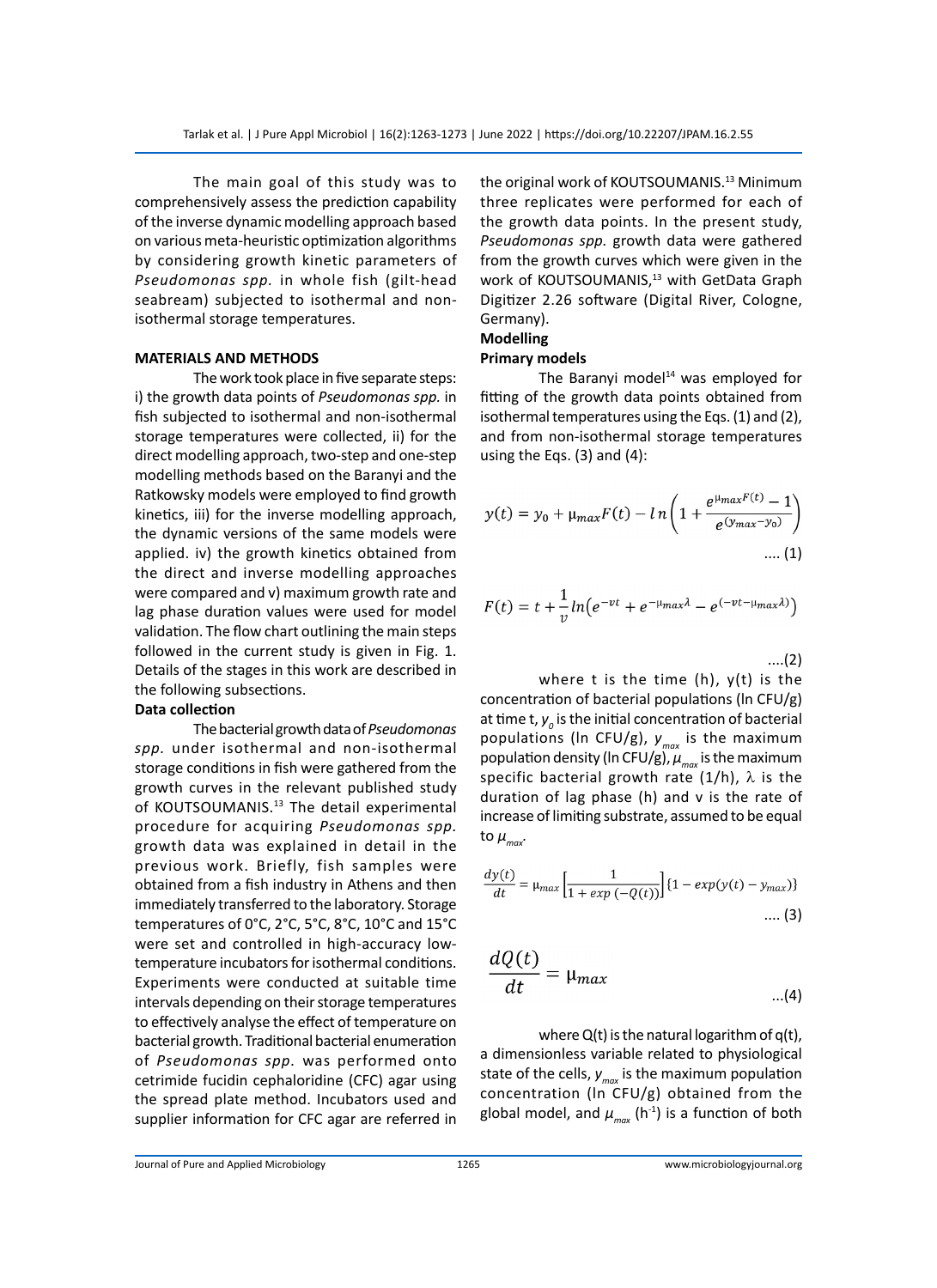temperature (T) and time (t). The initial conditions applied to solve Eqs. (3) and (4) were  $y(0) = y0$  (i.e. the initial population concentration (ln CFU/g)) and  $Q(0)$  =  $Inq0$ , respectively.

## **Secondary Models**

The Ratkowsky model<sup>15</sup> was applied for defining  $\mu_{max}$  as a function of temperature via the Eq. (5):

$$
\sqrt{\mu_{max}} = b_1(T - T_0)
$$
\n
$$
\dots (5)
$$

where T is the storage temperature ( $^{\circ}$ C),  $T_{o}$  is the theoretical lowest bacterial growth temperature (°C),  $\mu_{max}$  is the maximum specific bacterial growth rate (1/h), b1 is the regression coefficient.

Additionally, λ (lag phase duration) was defined as a function of  $\mu_{\text{max}}$  with respect to temperature using the Eq.  $(6)^{16}$ :

$$
\lambda = \frac{b_2}{\mu_{max}(T)} \qquad \qquad \dots (6)
$$

where  $b_2$  is the regression coefficient,  $\mu_{\text{max}}(T)$  is a function of temperature, which leads  $\lambda$ to be defined as a function of storage temperature. Parameter estimation

In order to determine the kinetic parameters of *Pseudomonas spp.* in fish, NonLinearModel command which uses Levenberg Marquardt algorithm in the Matlab 8.3.0.532 (R2014a) software (MathWorks, Natick, Massachusetts, USA) was employed considering the direct two-step and one-step modelling approaches.

For the inverse dynamic modelling approach, each of the parameters  $(b_{1}, b_{2})$  and  $T_o$ ) was estimated by minimising the difference between fitted and observed bacterial growth counts by using the Eq. (7):

$$
obj = min \sum_{i=1}^{n} \{ f_{fit}(b_1, b_2, T_0) - f_{Obs} \}^2
$$
...(7)

where *obj* is the objective function, minimization of difference between  $f_{\scriptscriptstyle\it{fit}}$  and  $f_{\scriptscriptstyle\it{obs'}}$  $f_{\scriptscriptstyle\it fit}$  is the fitted values that satisfy the objective  $\mathsf{function}, f_{\scriptscriptstyle{obs}}$  is the observed growth data and  $\mathsf n$  is the number of experiments.

The optimization process was done with various algorithms (Simulated Annealing, Genetic, Bayesian, Particle Swarm and Quasi-Newton Algorithms) in the Global Optimization Toolbox in the Matlab software. Genetic is an evolutionary algorithm which uses the mutation to prevent from being stuck in local optimum while transferring knowledge to new epochs. Simulated Annealing and Particle Swarm optimization can be classified as global search metaheuristics. Quasi-Newton Algorithms can be defined as local search-based algorithms. Bayesian Optimization is a global optimizer which constructs a proxy function (such as Gaussian process approximation) that gives close results to the objective function with less computational cost. Therefore, different optimization algorithms are suggested to measure the efficiency of the inverse dynamic modelling approach.

Since the ordinary differential equations in the dynamic model of Baranyi has not an analytical solution,<sup>8</sup> numerical solution was obtained using the function ode23 existing in Matlab software, which is based on the Runge– Kutta method.

The 95% confidence intervals (CI) of the model parameters were calculated using the Eq.  $(8)^{17}$ :

$$
Cl = par \pm t_n \sqrt{S}
$$
...(8)

where par is the parameter estimated by the fitting,  $t^n$  is calculated using the inverse of Student's t cumulative distribution function, S is a vector of the diagonal elements from the estimated covariance matrix of the coefficient estimates,  $(X^{T}X)_{-1}s^{2}$ , X is the Jacobian of the fitted values with respect to the parameters,  $X<sup>T</sup>$  is the transpose of X,  $s^2$  is the mean squared error.

**Comparison of the goodness of fit**

The evaluation of prediction capability of the models was performed by considering the root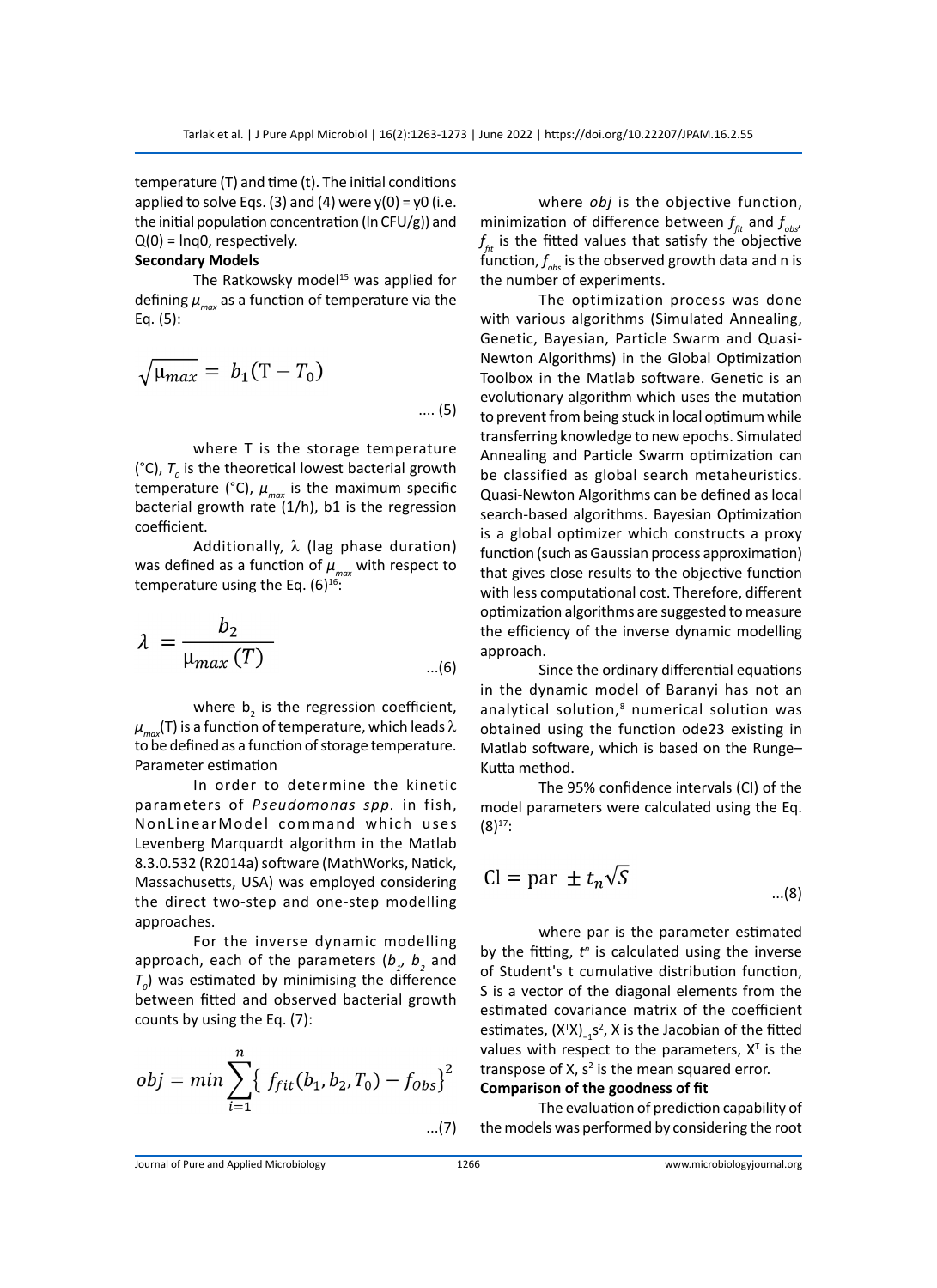mean square error (*RMSE*), adjusted coefficient of determination (*R2 adj*), corrected Akaike information criterion (*AICc*) and Bayesian information criterion (*BIC*) using Eqs. (9), (10), (11) and (12) respectively:

RMSE = 
$$
\sqrt{\sum_{i=1}^{n} \frac{(x_{obs} - x_{fit})^2}{n - s}}
$$
 .... (9)

$$
R_{\text{adj}}^2 = 1 - \left(\frac{n-1}{n-s}\right) \left(\frac{\text{SSE}}{\text{SST}}\right)
$$

.... (10)

$$
AIC_{C} = (n) \ln \left( \frac{SSE}{n} \right) + 2(s+1) + \frac{2(s+1)(s+2)}{n-s-2}
$$
  
.... (11)

$$
BIC = n \ln \left(\frac{\text{SSE}}{n}\right) + s \ln(n) \qquad \qquad \dots (12)
$$

where  $x_{obs}$  is the experimental bacterial growth,  $x_{\epsilon i}$  is the fitted value, n is the number of experiments, s is the number of parameters of the model, *SSE* is the sum of squares of errors and *SST* is the total sum of squares.

## **Statistical analysis**

Growth kinetic parameters obtained from the direct modelling approaches and inverse dynamic modelling approach were statistically evaluated by using *t-test* analysis via the Matlab software. Statistical differences between various modelling approaches were considered as significant once *p* was found less than 0.05.

# **Validation of the models**

The prediction capability of different modelling approaches and employed optimization algorithms was evaluated through maximum specific growth rate data of *Pseudomonas spp.* in fish gathered from the study of KOUTSOUMANIS.<sup>13</sup> The comparison was done considering each of the global models' factors corresponding to the bias  $(B<sub>f</sub>)$  and accuracy ( $A<sub>f</sub>$ ) factors<sup>18</sup> given in Eqs. (13) and (14), respectively:

$$
B_{\rm f} = 10^{\frac{\sum_{\rm i=1}^{\rm n} \log{(x_{pred}/x_{obs})}}{\rm n}}
$$

$$
.... (13)
$$

$$
A_{\rm f} = 10^{\frac{\sum_{\rm i=1}^{\rm n} \left| \log\left(\frac{x_{pred}/x_{obs}\right)\right|}{\rm n}}{n}}
$$

where xpred refers to predicted  $\mu_{max}(1/h)$ and  $\lambda$  (h),  $x_{obs}$  refers to experimental  $\mu_{max}$  (1/h) and  $\lambda$  (h), n refers to the number of experimental growth data.

## **RESULTS AND DISCUSSION**

The experimental *Pseudomonas spp.* counts collected from previously published curves for fish<sup>13</sup> at the storage temperatures of  $0^{\circ}$ C,  $2^{\circ}$ C, 5°C, 8°C, 10°C and 15°C were used to implement the two-step and one-step modelling approaches based on the Baranyi model (Fig. 2). The initial bacterial counts of *Pseudomonas spp.* were on average  $3.3 \pm 0.4$  log CFU $\cdot$ g<sup>-1</sup> for all temperatures. Storage duration was directly related to storage temperature and ranged from 360 to 72 h (15 to 3 days) with an increase in storage temperature from 0 to 15°C. The *Pseudomonas spp.* counts could reach the level of  $8.3 \pm 0.3$  log CFU $\cdot$ g<sup>-1</sup> at the end of storage depending on the storage temperature. This demonstrated that the growth potential of *Pseudomonas spp.* in fish was not affected with the increasing storage temperature.

The goodness-of-fit of Baranyi model involved in direct two-step and one-step modelling approaches was evaluated by calculating their statistical indices (*RMSE, R2 adj, AICc* and *BIC*). The *RMSE* values obtained from direct two-step and direct one-step modelling approaches were 0.570 and 0.450, respectively, and  $R^2_{adj}$  values obtained from the direct two-step and direct one-step modelling were 0.910 and 0.940, respectively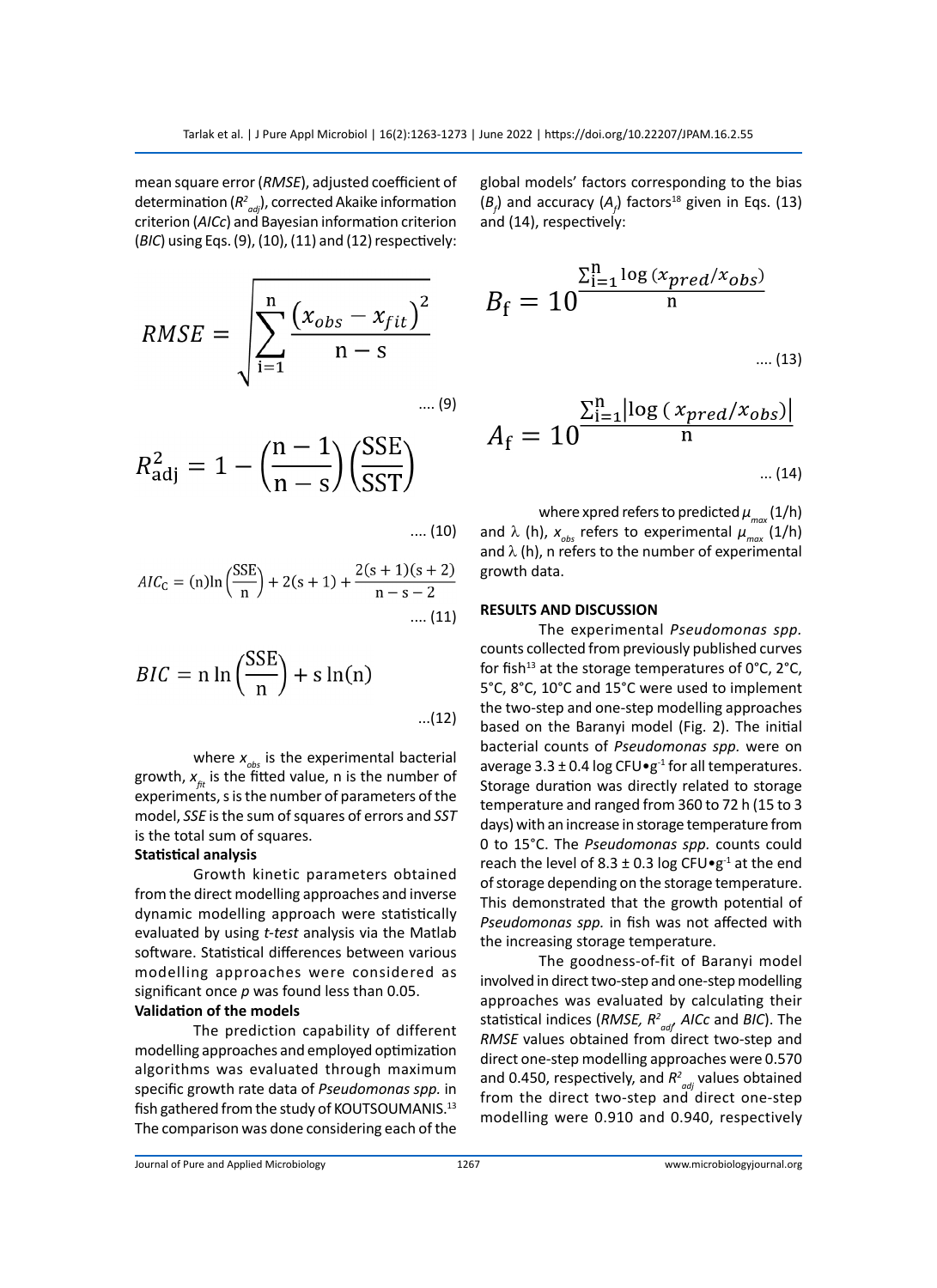(Table 1). In addition, the *AICc* and *BIC* indices of direct two-step modelling approach were -78.2, -69.8, respectively, and the *AICc* and *BIC* indices of direct one-step modelling approach were -112.7 and -104.2, respectively (Table 1). These results presented that one-step modelling approach enhanced the fitting performance of the Baranyi model and could be more reliably used for estimation of *Pseudomonas spp.* in fish. Additionally, the lack of fitting capability of the direct two step modelling approach for 10 and 15°C was eliminated with the implementation of the direct one-step modelling approach (Fig. 2).

The degrees of freedom of the one-step modelling approach proposed in this study were 71 (the number of observations – the number of parameters in the global model), while the degrees of freedom of the traditional two-step modelling approach used by KOUTSOUMANIS,<sup>13</sup> were only 4 for the Ratkowsky model and were maximum 10 for the primary models at various temperatures ranging from 0 to 15°C. It is important to underline that especially the Ratkowsky model with a low degree of freedom might be regarded as giving results which are of low accuracy and uncertain. From this point of view, the one-step modelling approach followed has increased degrees of freedom, which decreases confidence intervals and uncertainty of the parameters compared to the traditionally used two-step modelling approach. Therefore, the one-step modelling approach significantly ( $p < 0.05$ ) improved the prediction capability of the models for the quantitative description of *Pseudomonas spp.* in fish.

The experimental *Pseudomonas spp.* counts in fish at the dynamic storage temperatures ranging from 0 to 15°C were used for dynamic inverse modelling approach based on the Baranyi's model and various optimization algorithms (Fig. 3). *RMSE, R2 adj, AICc* and *BIC* values of used optimization algorithms in inverse dynamic modelling approach were calculated. The *RMSE* and  $R^2_{\;\;adj}$  values were in range of 0.300 to 0.330 and 0.970 to 0.986, respectively (Table 1). Additionally, the *AICc* and *BIC* indices were calculated in range of -115.8 to -95.0 and -92.3 to -113.1, respectively. Although each of the optimization algorithms in





Journal of Pure and Applied Microbiology 1268 www.microbiologyjournal.org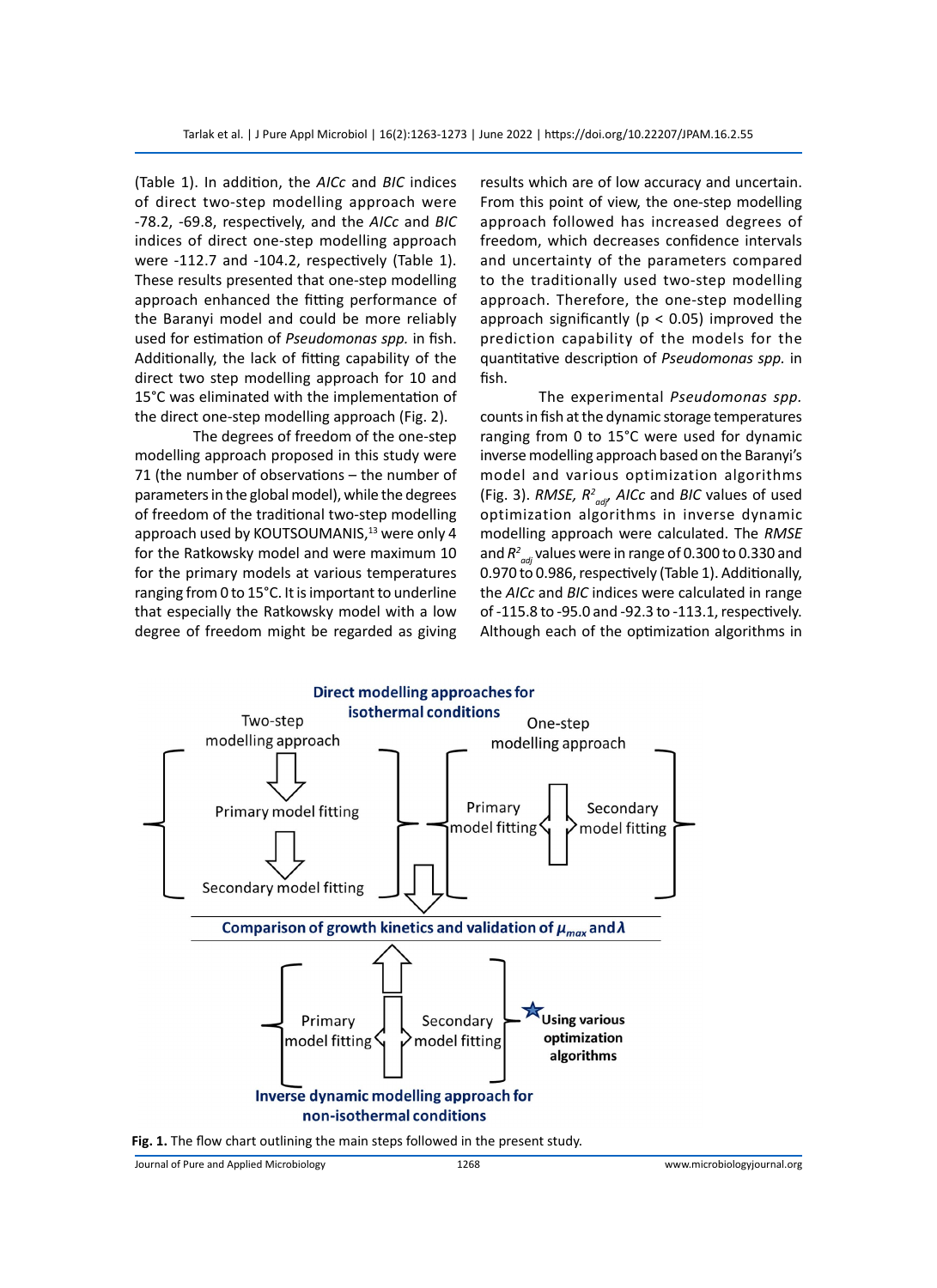the inverse dynamic modelling approach yielded better fitting performances compared to direct modelling approaches (two-step and one-step modelling approaches), Bayesian optimization algorithm was the best in the inverse dynamic modelling approach (Table 1).

and maximum growth rate of microorganism.  $T_{\text{o}}$ was equal to -12.46°C, and  $b<sub>1</sub>$  was found to be 0.018°C-1.h0.5 in the inverse dynamic modelling approach. These results are in a good agreement with the work conducted by KOUTSOUMANIS,<sup>13</sup> who reported the values of T0 and b1 ranging from -12.96 to -10.64°C and 0.018 to 0.205°C<sup>-1</sup>.

 $T_o$  and  $b_1$  are the Ratkowsky parameters showing the relationship between temperature



**Fig. 2.** The observed and fitted *Pseudomonas spp.* in fish using direct a) two-step and b) one-step modelling approach.



**Fig. 3.** The observed and fitted *Pseudomonas spp.* in fish using inverse dynamic modelling approach for different temperature profiles. The dashed line shows the changing temperature during storage.

Journal of Pure and Applied Microbiology 1269 www.microbiologyjournal.org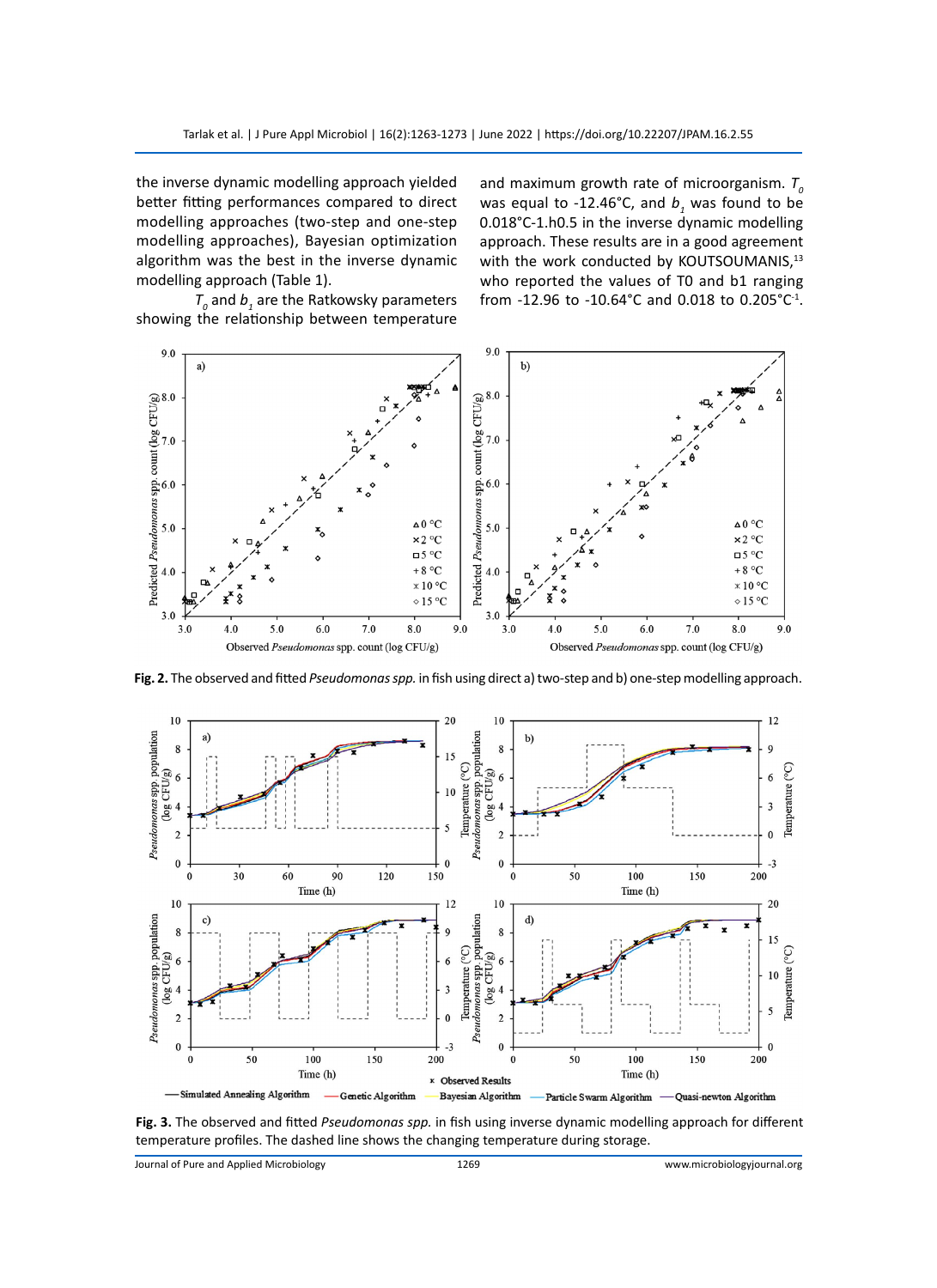| Fitting method   |                |                          | Model parameters     |                   | RMSE  | $R^2$ adj | ن<br>آ   | ں<br>ھ   |
|------------------|----------------|--------------------------|----------------------|-------------------|-------|-----------|----------|----------|
|                  |                | $T_{\circ}$ (°C)         | 2                    |                   |       |           |          |          |
| Direct approach  | Two-step       | $-11.56(-12.19, -10.93)$ | 0.019 (0.018, 0.021) | 1.78 (1.63, 1.83) | 0.570 | 0.910     | $-78.2$  | $-69.8$  |
|                  | One-step       | $-8.58(-9.04, -8.12)$    | 0.024(0.023, 0.025)  | 1.41 (0.71, 2.10) | 0.450 | 0.940     | $-112.7$ | $-104.2$ |
| Inverse approach | Simulated      | $-7.98(-8.37, -7.58)$    | 0.025(0.024, 0.025)  | 2.68 (2.52, 2.84) | 0.330 | 0.973     | $-100.5$ | $-97.8$  |
|                  | Annealing      |                          |                      |                   |       |           |          |          |
|                  | Genetic        | $-6.32(-6.52, -6.12)$    | 0.027 (0.026, 0.028) | 2.33(2.17, 2.48)  | 0.307 | 0,977     | $-107.7$ | $-105.0$ |
|                  | Bayesian       | $-12.46(-13.17,-11.75)$  | 0.018(0.018, 0.019)  | 1.78 (1.64, 1.92) | 0.300 | 0.986     | $-115.8$ | $-113.1$ |
|                  | Particle Swarm | $-5.59(-6.00, -5.19)$    | 0.029 (0.027, 0.030) | 2.84 (2.69, 3.00) | 0.350 | 0.970     | $-95.0$  | $-92.3$  |
|                  | Quasi-newton   | $13.45$ (-14.62, -12.27) | 0.017 (0.016, 0.018) | 1.18(1.05, 1.31)  | 0.303 | 0.978     | $-108.8$ | 106.1    |

h0.5, respectively with 95% confidence interval. Additionally, in this work  $T_o$  and  $b_{_I}$  were calculated ranging from -12.19 to -10.93°C and from 0.018 to 0.021°C-1.h0.5, respectively when the traditionally used direct modelling approach was employed. All these results showed that dynamic inverse modelling approach based on the Bayesian optimization algorithm could estimate the minimum temperature for the growth of *Pseudomonas spp.* counts in fish.

Another parameter, b2 directly relating to the lag phase duration of microorganism, was calculated as  $1.78 \pm 0.14$  (mean  $\pm$  95% confidence interval) for the Bayesian optimization algorithm in dynamic inverse modelling approach. These results are within the range of findings reported by KOUTSOUMANIS,<sup>13</sup> who calculated b2 with average value of 1.62 to 2.25, suggesting that the inverse dynamic modelling approach based on the Bayesian optimization algorithm can predict b2 parameter of *Pseudomonas spp.* counts in fish.

 $\mu_{\text{max}}$  and  $\lambda$  are the most important critical parameters to describe the growth behaviour of microorganisms in food, and temperature is a key determinant for both growth parameters.<sup>9,19</sup> The kinetic parameters including  $\mu_{\scriptscriptstyle max}^{}$  and  $\lambda$ belonging to *Pseudomonas spp.* counts in fish for each modelling approach are presented in Fig. 4. As it is expected, the figures demonstrate that  $\mu_{\scriptscriptstyle \sf max}^{}$  increased and  $\lambda$  decreased because of rising storage temperature. Additionally, *µmax* and λ values of *Pseudomonas spp.* counts in fish obtained from the inverse dynamic modelling approach on the Bayesian optimization algorithm are within the range of findings obtained from twostep direct modelling approach considering 95% confidence interval. These results indicated that the inverse dynamic modelling approach on the Bayesian optimization algorithm can be used for predicting *µmax* and λ parameters of *Pseudomonas spp.* counts in fish and is an alternative way to traditionally used two-step modelling approach for estimating growth parameters of microorganisms.

The validation of the models is the fundamental process by which the prediction ability of developed models can be tested using previously published or new generated data. In this regard, internally collected  $\mu_{\scriptscriptstyle max}$  and  $\lambda$ parameters of *Pseudomonas spp.* in fish,<sup>13</sup> were used for assessing the prediction power of the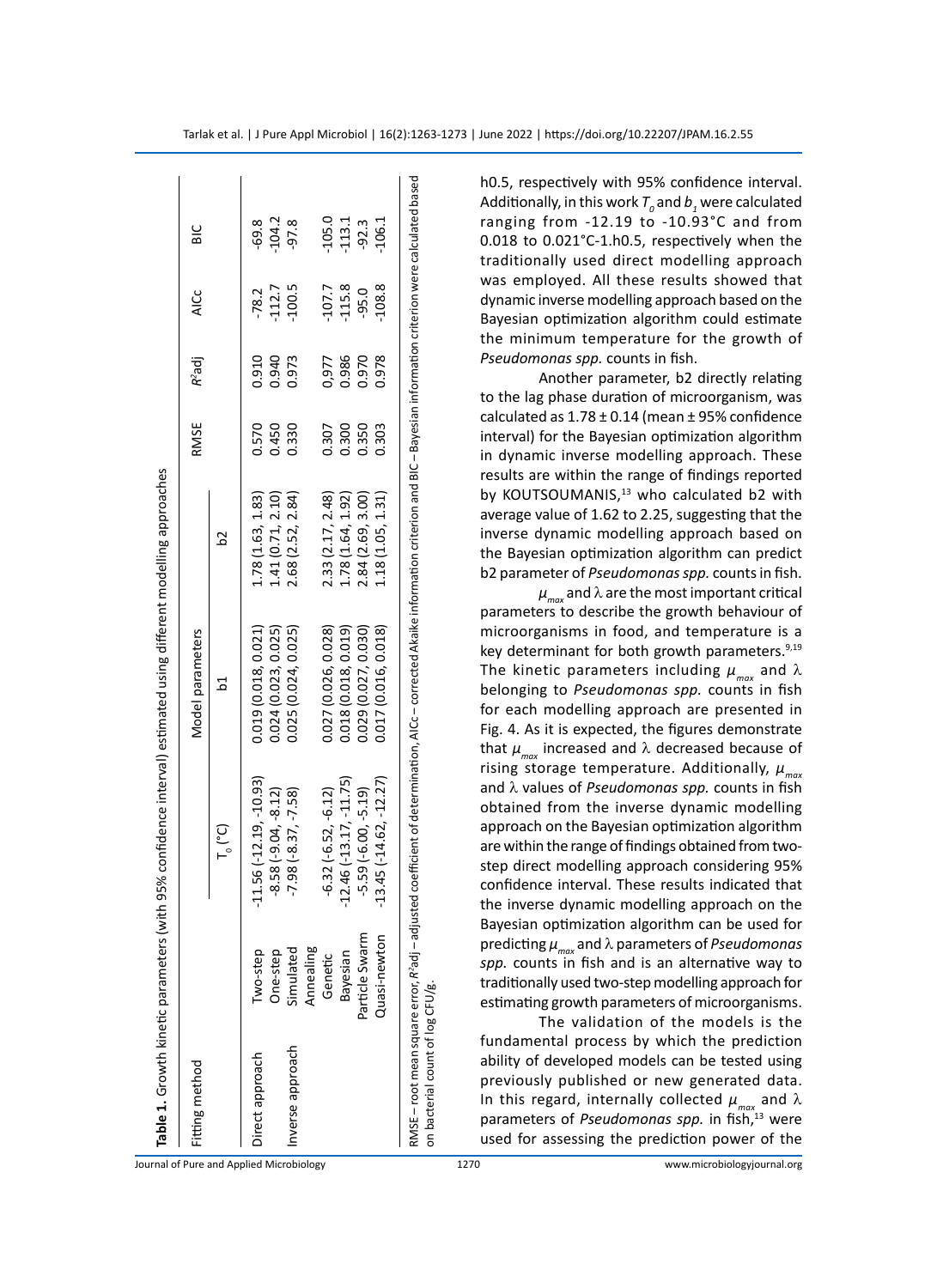

**Fig. 4.** The effect of storage temperature on a) the maximum growth rate and b) the lag phase duration calculated with different modelling approach.

| Storage<br>temp.(°C) | Observed kinetic parameters <sup>a</sup> |                             | Predicted kinetic parameters          |                             |                                                    |                             |
|----------------------|------------------------------------------|-----------------------------|---------------------------------------|-----------------------------|----------------------------------------------------|-----------------------------|
|                      |                                          |                             | Direct one-step<br>modelling approach |                             | Inverse dynamic<br>modelling approach <sup>b</sup> |                             |
|                      | Maximum<br>growth rate<br>(log CFU/h)    | Lag time<br>duration<br>(h) | Maximum<br>growth rate<br>(log CFU/h) | Lag time<br>duration<br>(h) | Maximum<br>growth rate<br>(log CFU/h)              | Lag time<br>duration<br>(h) |
| 0                    | $0.054 \pm 0.002$                        | $37.2 \pm 5.9$              | 0.042                                 | 33.7                        | 0.051                                              | 34.9                        |
| 2                    | 0.064                                    | 30.8                        | 0.064                                 | 22.2                        | 0.069                                              | 25.9                        |
| 3                    | 0.070                                    | 30.3                        | 0.076                                 | 18.5                        | 0.079                                              | 22.7                        |
| 5                    | $0.103 \pm 0.007$                        | $19.9 \pm 2.8$              | 0.105                                 | 13.4                        | 0.100                                              | 17.8                        |
| 7                    | 0.130                                    | 12.5                        | 0.138                                 | 10.2                        | 0.124                                              | 14.3                        |
| 8                    | $0.137 \pm 0.008$                        | $13.0 \pm 2.5$              | 0.156                                 | 9.0                         | 0.138                                              | 12.9                        |
| 10                   | $0.191 \pm 0.009$                        | $11.8 \pm 1.2$              | 0.196                                 | 7.2                         | 0.166                                              | 10.7                        |
| 15                   | $0.269 \pm 0.026$                        | $8.1 \pm 0.6$               | 0.316                                 | 4.5                         | 0.248                                              | 7.2                         |
|                      | $B_f^{\prime}$                           |                             | 0.97                                  | 1.45                        | 1.02                                               | 1.09                        |
|                      | $A_{\scriptscriptstyle{f}}$              |                             | 1.10                                  | 1.45                        | 1.07                                               | 1.13                        |

**Table 2.** Observed and predicted kinetic parameters of *Pseudomonas spp.* in fish stored at various temperatures

<sup>a</sup>Observed kinetic parameters of *Pseudomonas spp.* in fish were collected from the work of Koutsoumanis, (2001).<br><sup>bprodicted kinetic parameters of *Pseudomongs spp*. in fish were obtained by Bayesian ontimization algorit</sup>

Predicted kinetic parameters of *Pseudomonas spp.* in fish were obtained by Bayesian optimization algorithm.

 $B_f$  – Bias factor and  $A_f$  – Accuracy factor were calculated based on bacterial count of log CFU/g.

direct one-step modelling approach, which gave better goodness of fitting results between direct modelling approaches and the Bayesian optimization algorithm in inverse dynamic modelling approach considering  $B_f$  and  $A_f$  (Table 2). The statistical indices of Bf were 0.97 and 1.45 for the  $\mu_{max}$  and  $\lambda$  parameters using the direct one-step

modelling approach, respectively. A  $B_f$  factor of 1 indicates no structural deviation of the model. The Bf factor of 0.97 for  $\mu_{max}$  parameter indicated that the one-step modelling approach underestimated 3% whereas the Bf factor of 1.45 for λ parameter indicated that the one-step modelling approach overestimated 45% when the direct one-step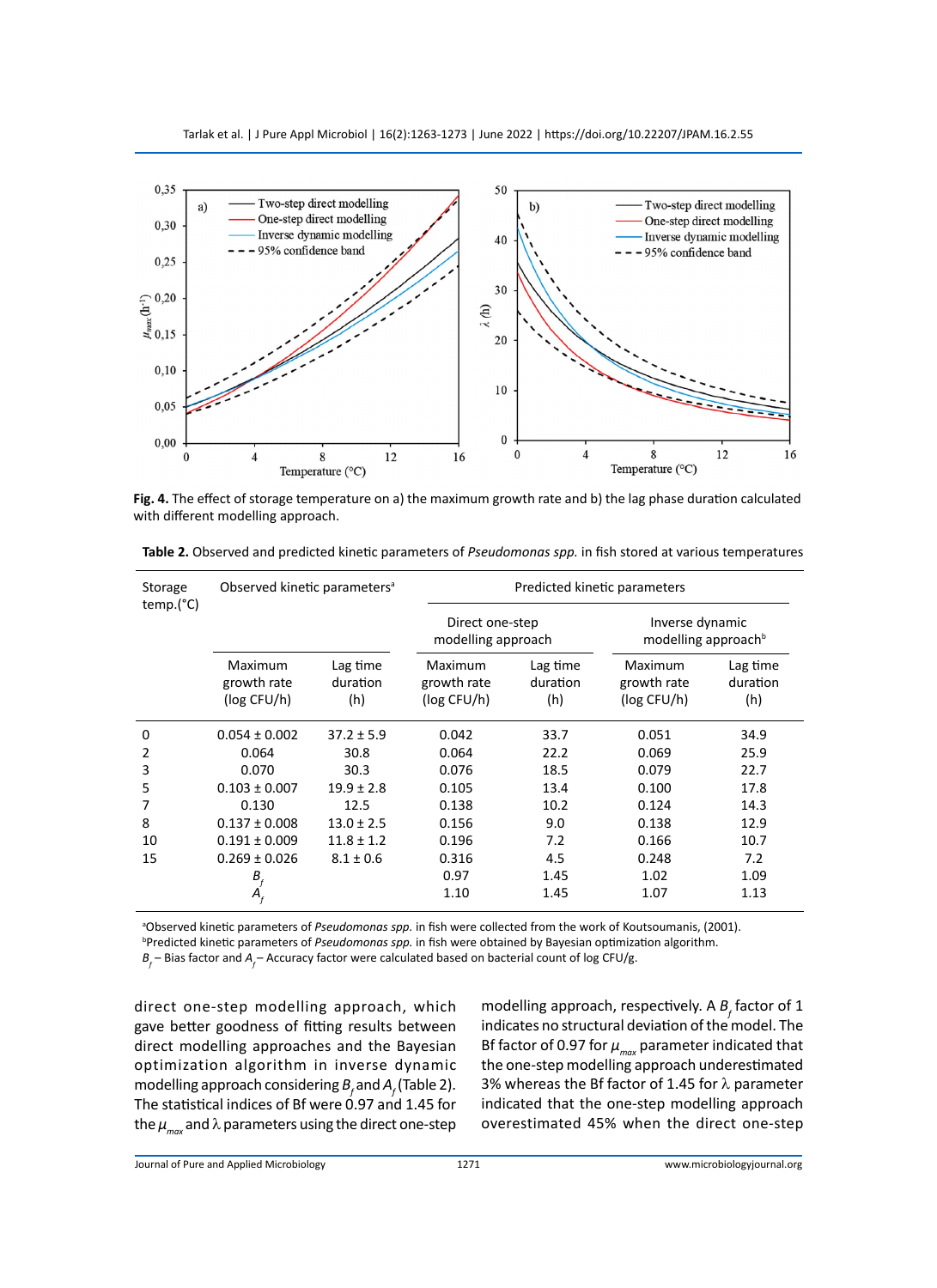modelling approach was employed. Additionally, the direct one-step modelling approach provided statistical indices of  $A_{\!_f}$  1.10 and 1.45 for the  $\mu_{\scriptscriptstyle max}$ and  $\lambda$  parameters, respectively, meaning that on average the predicted values were 10% and 45% different from the observed values for the  $\mu_{\text{max}}$ and  $\lambda$  parameters, respectively. On the other hand, the inverse dynamic modelling approach based on the Bayesian optimization algorithm yielded suitably statistical indexes (1.02 >  $B_f$  > 1.09 and  $1.07 > A_f > 1.13$ ) confirming that the inverse dynamic modelling approach based on the Bayesian optimization algorithm considerably improved models' prediction capability of  $\mu_{max}$ and  $\lambda$  parameters and can be reliably used as an alternative way of describing the growth behaviour of *Pseudomonas spp.* in fish

#### **CONCLUSION**

In this work, the Baranyi model was used for evaluating fitting capabilities of direct twostep, one-step and inverse dynamic modelling approaches. The direct one-step modelling approach improved the fitting capability of the Baranyi model used in two-step direct modelling approaches. The inverse dynamic modelling approach based on each of the used optimization algorithms provided better goodness of fit results compared to direct modelling approaches (twostep and one-step modelling approaches), but the Bayesian optimization algorithm was the best. The inverse dynamic modelling approach based on the Bayesian optimization algorithm provided similar results for the parameters of  $\mu_{\text{max}}$ and λ of *Pseudomonas spp.* in fish to two-step direct and one-step direct modelling approaches, meaning that the inverse dynamic modelling approach based on the Bayesian optimization algorithm has a considerable potential to be used as an alternative simulation method to the direct two-step modelling approach, most commonly used in predictive microbiology, by which the microbiological quality of the food products can be accurately and fast monitored.

#### **ACKNOWLEDGMENTS**

None.

### **CONFLICT OF INTEREST**

The authors declare that there is no conflict of interest.

### **AUTHORS' CONTRIBUTION**

All authors listed have made a substantial, direct and intellectual contribution to the work, and approved it for publication.

#### **FUNDING**

None.

#### **DATA AVAILABILITY**

All datasets generated or analyzed during this study are included in the manuscript.

### **ETHICS STATEMENT**

Not applicable.

## **REFERENCES**

- 1. Perez-Rodriguez F, Valero A. Predictive Microbiology in Foods. 1st ed. New York: Springer, 2013. ISBN: 9781461455202. doi: 10.1007/978-1-4614-5520-2
- 2. Whiting RC. Microbial modeling in foods. *Crit Rev Food Sci.* 1995;35(6):467-494. doi: 10.1080/10408399509527711
- 3. Tarlak F, Ozdemir M, Melikoglu M. Mathematical modelling of temperature effect on growth kinetics of *Pseudomonas spp.* on sliced mushroom (*Agaricus bisporus*). *Int J Food Microbiol*. 2018;266:274-281. doi: 10.1016/j.ijfoodmicro.2017.12.017
- 4. Martino KG, Marks BP. Comparing uncertainty resulting from two-step and global regression procedures applied to microbial growth models. *J Food Prot*. 2007;70(12):2811-2818. doi: 10.4315/0362-028X-70.12.2811
- 5. Tarlak F. Development and validation of one-step modelling approach for the prediction of mushroom spoilage. *J Food Nutr Res*. 2020;59(4):281-289.
- 6. Tarlak F, Khosravi-Darani K. Development and validation of growth models using one-step modelling approach for determination of chicken meat shelflife under isothermal and non-isothermal storage conditions. *J Food Nutr Res.* 2021;60:76-86.
- 7. Acai P, Valik L, Medvedova A. One- and two-step kinetic data analysis applied for single and co-culture growth of *Staphylococcus aureus, Escherichia coli,* and Lactic Acid Bacteria in milk. *Applied Sciences*. 2021;11(18):8673. doi: 10.3390/app11188673
- 8. Huang L. Dynamic identification of growth and survival kinetic parameters of microorganisms in foods. *Curr Opin Food Sci.* 2017;14:85-92. doi: 10.1016/j. cofs.2017.01.013
- 9. Liu Y, Wang X, Liu B, Dong Q. One-Step Analysis for *Listeria monocytogenes* Growth in Ready-to-Eat